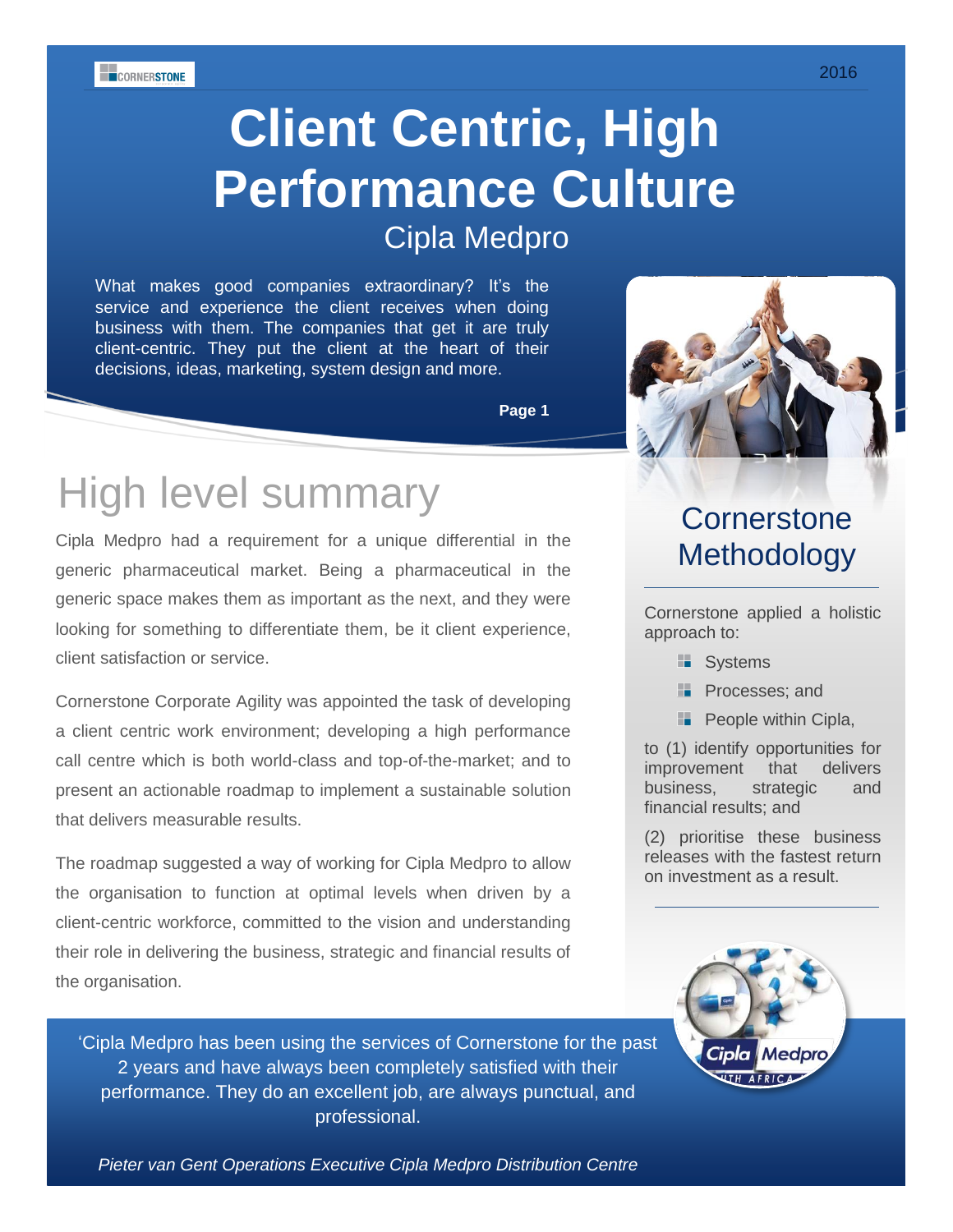# More about the client, **Cipla**

Cipla Medpro (http://www.cipla.co.za), owned by Cipla India (100%), is one of the country's leading pharmaceutical companies that produces world class medicines at affordable prices. Today the company is one of the largest pharmaceutical companies in South Africa by volume and third largest by value. Cipla Medpro's (hereafter referred to as Cipla) vision is advancing healthcare for all, which is supported by their mission to become the preferred partner in medicine.

One of their key values is to offer service excellence. However, clients are not loyal by nature and research shows that emotion influences purchase decision six times more than rationale. As Cipla is one of South Africa's leading manufacturers of generic medication, connecting to their clients on an emotional level is the key to establishing a lasting relationship with their brand.

They must go beyond simply delivering their products and develop strong bonds with their clients. It is essential that they provide a unique client experience by proactively anticipating their clients' needs and expectations and exceeding them at every opportunity.

This **service** needs to be underpinned by **excellence**.



### Service Excellence

Service excellence is an attitude engrained in every department and it begins and ends with the organisation's people. It requires more than a streamlined client service department or a slogan on the boardroom wall.

Excellence is a consistent, premium service at every pass set by a service oriented tone that drives the company strategy at every level.

#### your target Incorporate Learn Incorporate<br>
into experience<br>
design w customers<br>el about you custome ተ **Measure Delivering** Align measure<br>r performance<br>ind customer. on Customer technologies and<br>processes to sing customer-<br>centric KPIs Centricity customer needs Map **Transform** and improve your culture and ↓ reward systems customer journeys Engage leadership and<br>staff **Target Group** ₽. Client Call Centre Leadership and

Define

- Management;
- 刪 Top Strategic Clients;
- B Client Call Centre; and
- **H** All Client Service Touch-points.

### Project Approach

In order to optimize a client centric culture, work environment, and the overall performance of Cipla, it is imperative that a clear picture was obtained of the existing processes, client service culture and the current way of working.

Once the 'As Is' was identified, a gap analysis identify the areas of focus to transition into the desired 'To Be' state. From the information provided it seemed that there were a multitude of areas for improvement identified within Cipla.

2 roadmap could be put into place. The challenge was to ensure the actions to transition are the right ones, prioritized in terms of highest return on investment (ROI), and viewed in relation to the holistic organisational strategy before the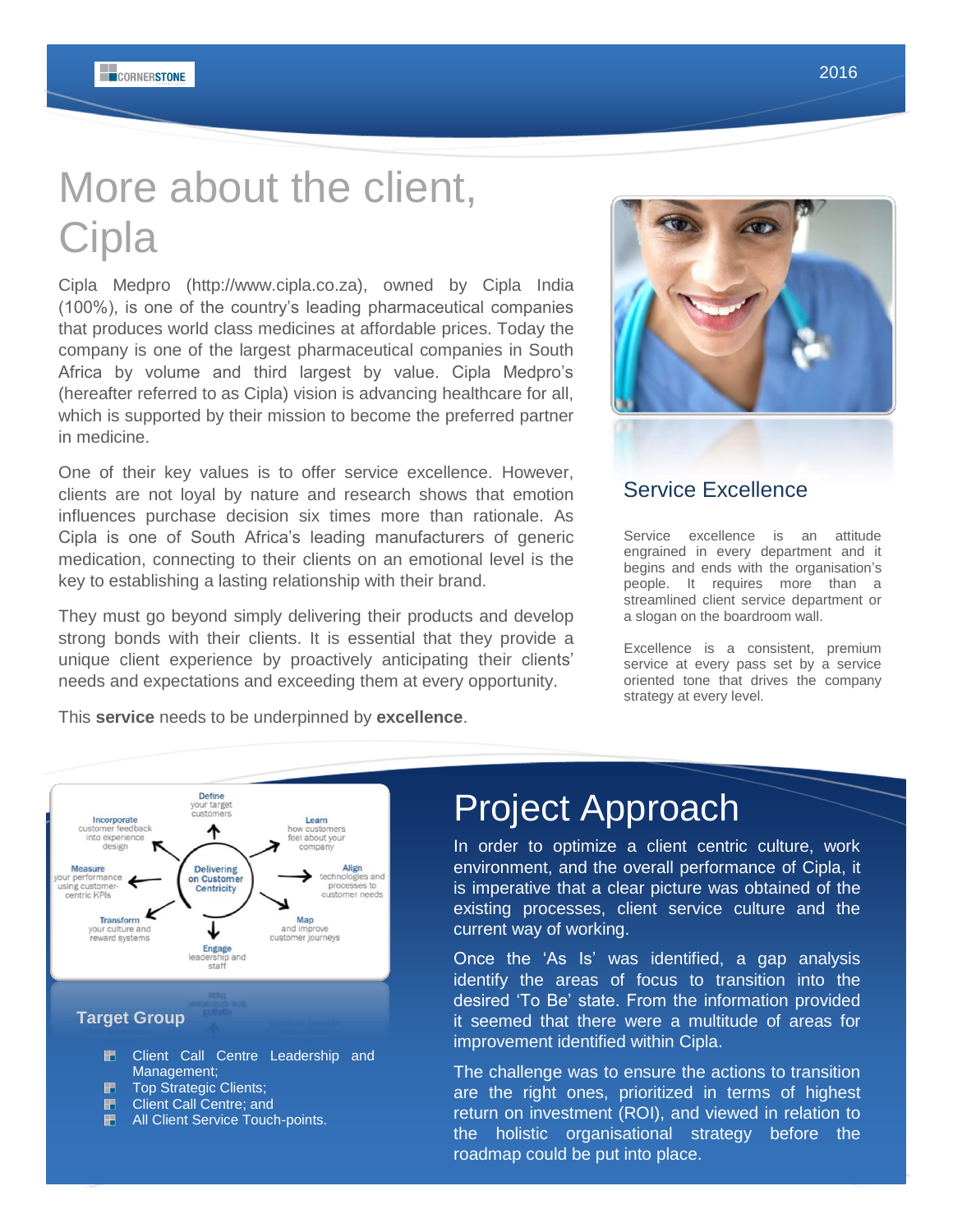## Project execution

The Client Service Assessment was designed to obtain a 360-degree review of Cipla's client experience and business releases, which included the following steps:

- 1. **Customer Care Survey**: Analyse team's levels of engagement, overall understanding of their roles, active leadership, customer promise, collaboration etc.
- 2. **Client Journey Assessment**: Workshops with different departments re client journey, all processes and steps for all client service touch-points. Gain internal holistic view re clients' experience.
- 3. **Customer Care Interviews**: Measure customer care team's client centric culture, their understanding of their roles and key success factors for an effective team.
- 4. **Client Journey Assessment Workshops**: workshops were held pertaining to the 13 key development areas as identified through the client journey assessment.
- 5. **Customer Care Skills Assessment design:** design a Cipla specific customer care employee profile and assessment based on the client expectation and care centres of excellence's expectation relation to qualities, personalities and expertise.
- 6. **Customer Care Individual assessments**: The assessment measured individuals against the most optimal profile.
- 7. **Qualitative Client Research**: Conduct qualitative research with 20 Cipla clients (Tenders, Wholesale, Corporate Pharmacies, Postal Pharmacies, and Direct Pharmacies), relating to competitors, differentiation, opportunities, business processes, systems, burning pain points, client centricity (ease of doing business), integrity, customer care centre and logistics.



*'Cornerstone assisted us in creating a high performance team. At all times they delivered on their promises and timelines. They went the extra mile for us and I can gladly report on a wellfunctioning, high performance client centric team that continues to grow!' Pieter van Gent*

### **Outcomes**

urney Assessment

#### **1**

Roadmap, including summarized results and strategic, prioritized action plan for transformation

#### **9**

Development areas within active leadership

#### **5**

#### Communication and support GAPS

**13**

Internal key development areas to improve the client experience

#### **16**

Most crucial business processes to be optimised

**2**

Systems to be optimized/ implemented

#### **14**

#### Training and development plans

**259**

External opportunities for improvement

#### **145**

Areas for improvement (qualitative research)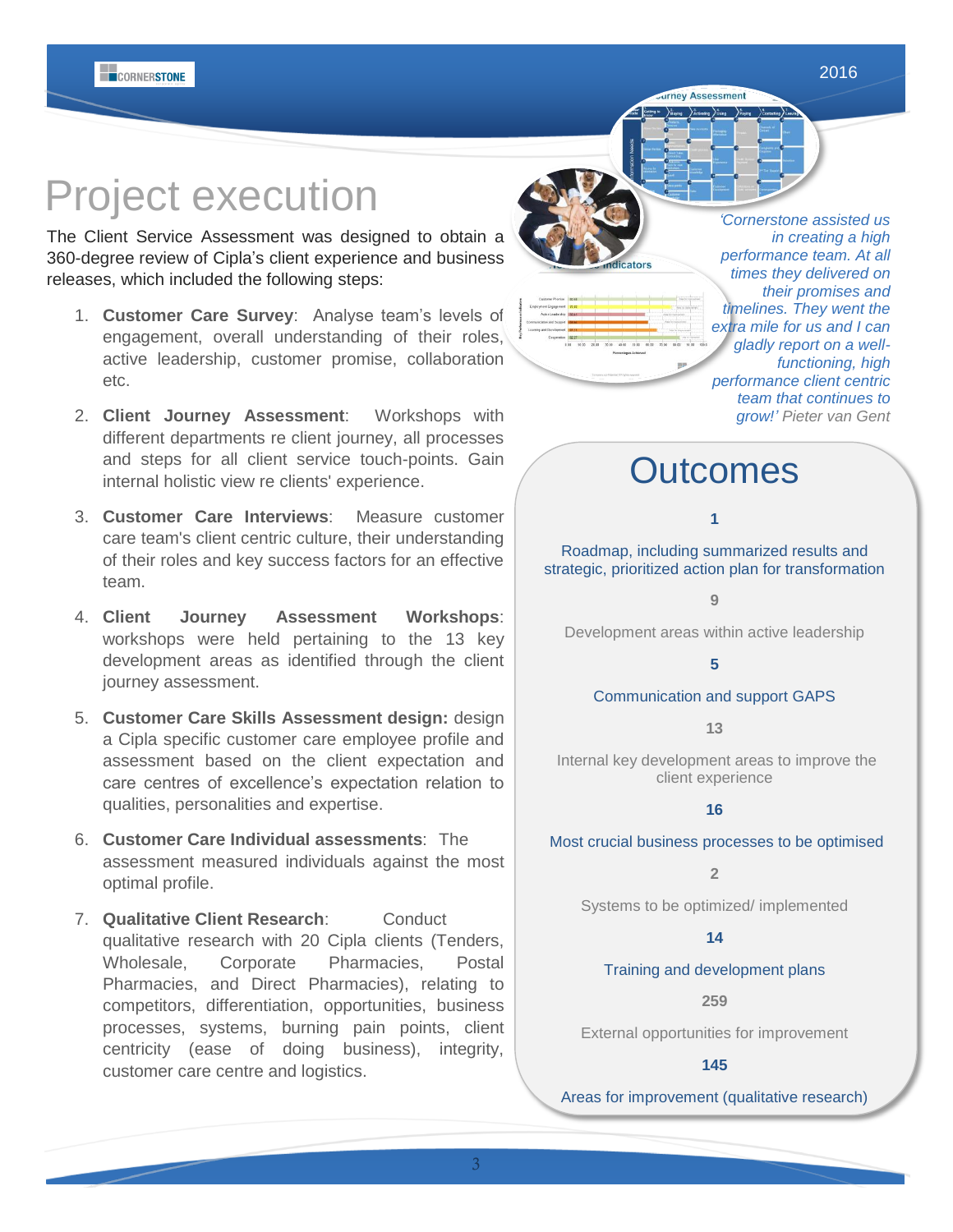## Roadmap

Cornerstone mapped the results of the different interviews, surveys, assessments, client journey and the qualitative research to prioritise business releases that will not only deliver the organisational strategy, but will focus on the areas that will drive performance and strategic results.

These were included in the roadmap to transition into a high performance, client centric environment. Cornerstone's findings outlined what was working well within Cipla Medpro (i.e., things they should continue doing), highlighted the opportunities for improvement and presented a highly pragmatic and actionable roadmap to address the areas needing attention.

A roadmap session identified Cornerstone versus Cipla's involvement to implement and execute, short and medium term goals and relevant performance measures etc. upon which an actionable project plan was put together, implemented and results measured.

The plan included timelines, budget, as well as return on investment measures.

## Project plan implemented

13 Areas of improvement from the Roadmap were agreed upon and implemented.



### Joseph Ludorf **Cipla Medpro Supply Chain Director**

*'Cornerstone offers good quality, services and rates. Across the board we are pleased with their work.* 

*All projects was completed and delivered ahead of the time than we expected and the quality of work was immediately apparent. Cornerstone demonstrated over and over that it was their obligation to go above and beyond for us, as their client. Cornerstone always assists in a professional way with any questions and maintains a phenomenal business relationship. Good business foresight identifying risks and offering solutions.'*

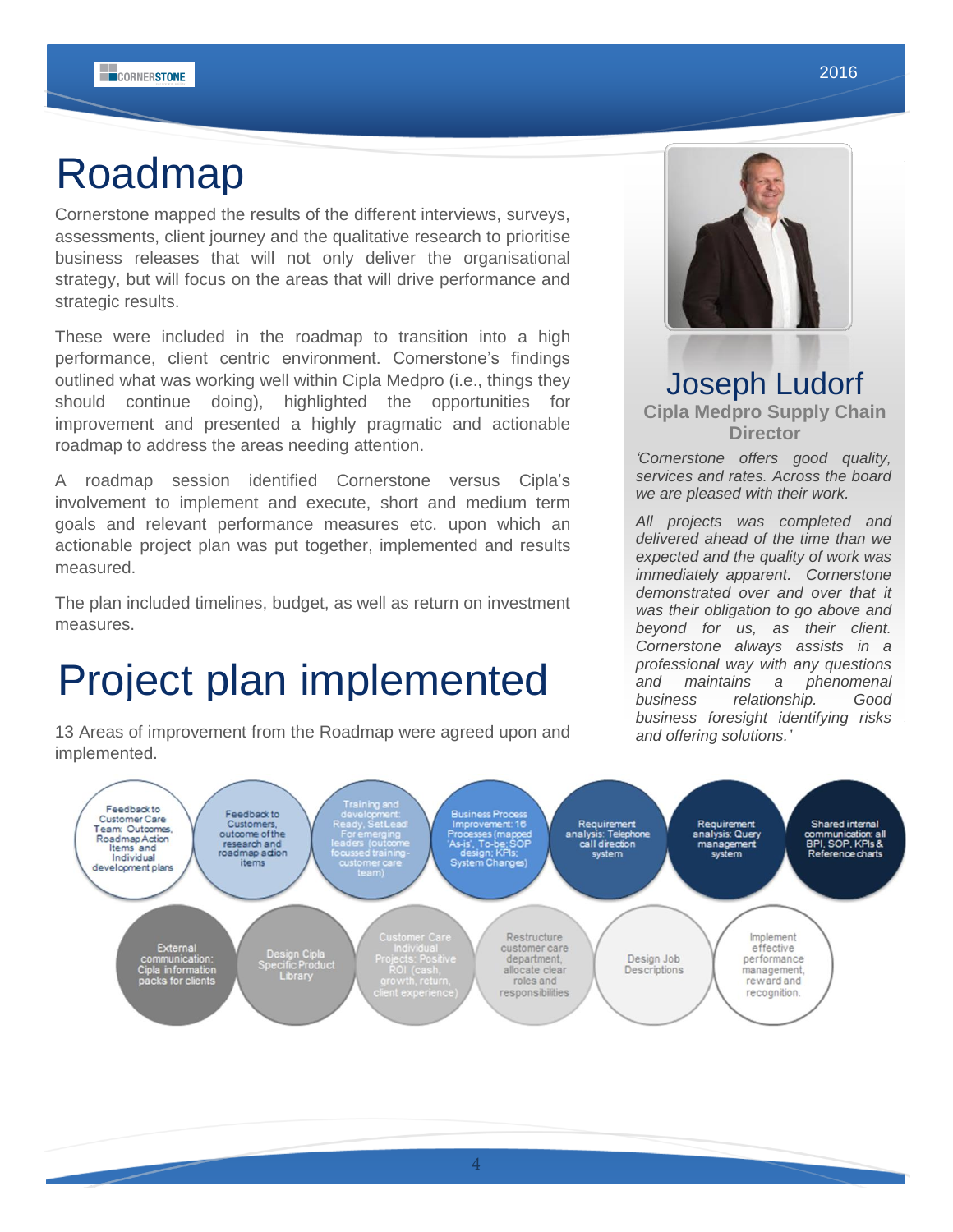## **Results**

The most important result, improved client centricity, is measured through an ongoing, monthly and Cipla specific client survey. The results after the changes took effect were measured from November 2016. Four (4) months after the changes, the overall client centricity for both the Wholesalers (129%) and the Direct Pharmacies (109%) have improved.



Results of the individual projects were measured and included: